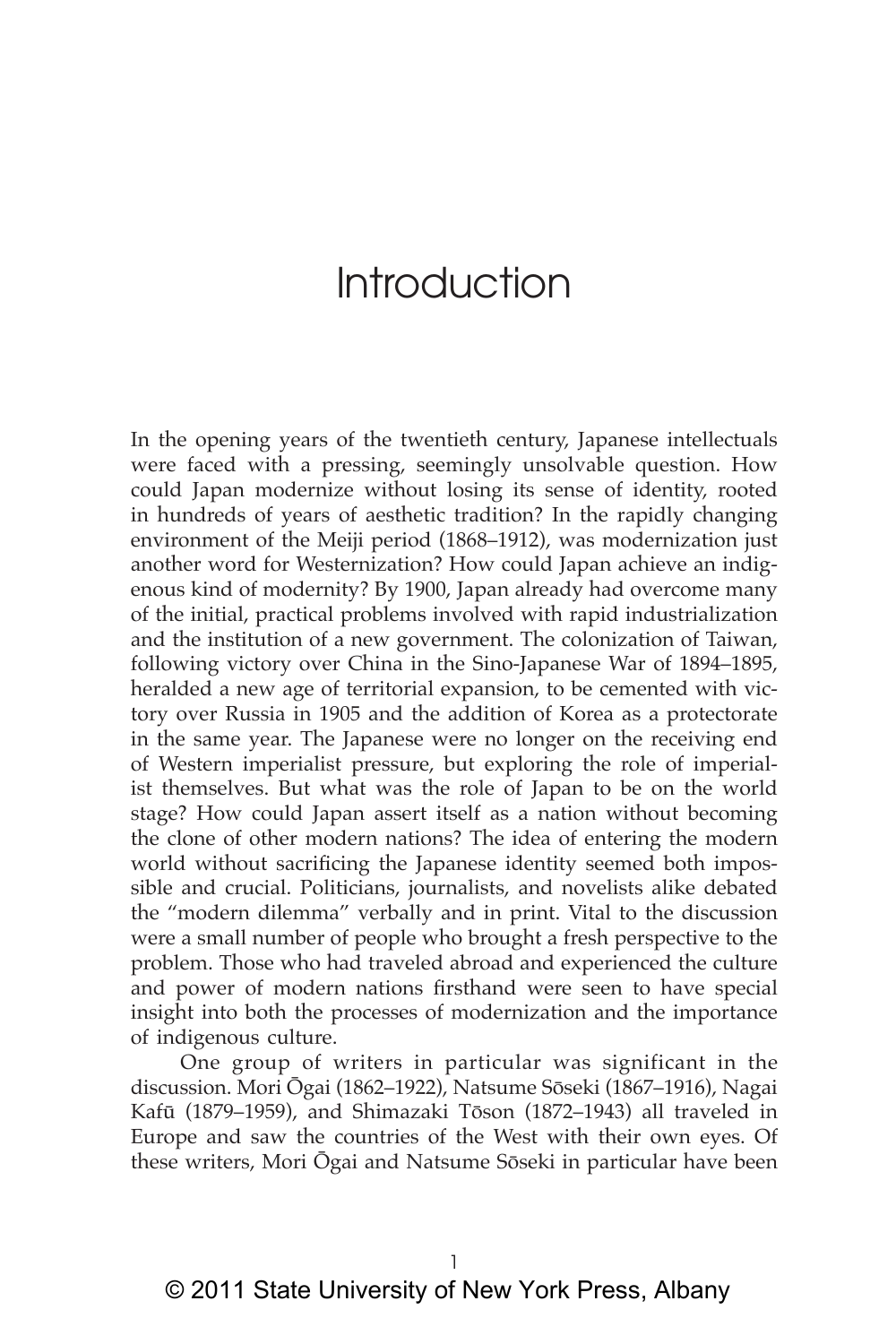regarded as great thinkers and critics of civilization. Their works grapple with the pressing question of Japan's changing identity in the modern world, as well as the authors' own personal positions as cultural ambassadors occupying a liminal space between the East and the West. Shimazaki Tōson most recently has been examined at length in terms of Meiji nationalism (Bourdaghs, 2003), while his "pilgrimage" to France is one of the best-known journeys of that period (Rimer, 1988). Of all these authors, however, it was Nagai Kafū who created the most persuasive argument for the definition and preservation of Japanese identity. In Japan, the association of Kafū with Japanese identity is a strong one. In the growing nationalism of the 1930s, it was Kafū's work that inspired a closer focus on cultural authenticity. Although the words "authentic" and "genuine" do not point to any tangible reality, they were significant ideas in early twentieth-century discourse as intellectuals strove to articulate Japan's national cultural identity.1 Kafū's strong argument for the importance of traditional Japanese culture in *Edo geijutsuron* (On the Arts of Edo, 1913–1914) formed the basis for Kuki Shūzō's *Iki no kōzō* (The Structure of Detachment, 1930), itself a major component of the so-called "Return to Japan" movement of the 1930s. If Mori Ōgai and Natsume Sōseki are considered the foremost critics of the "Japanese Self" at the end of the Meiji period, then what made Nagai Kafū's work so central to this later discourse on national identity?

Nagai Kafū is singular among Meiji writers in that he spent more time abroad than any other writer of his generation, writing more than thirty stories about his five years of travel in America and France alone. Kafū's elevation of Paris into a timeless cultural entity is one of the clearest examples we have of a Meiji writer constructing a particular representation of the Western Other. On his return to Japan in 1908, Kafū delivered a scathing attack on what he saw as the Meiji government's superficial approach to modernization. For the next two years his novels outspokenly criticized Meiji Japan and its façade of modernity, often encountering censorship in doing so. From 1910, Kafū focused increasingly on the past, writing mainly about remnants of the old capital Edo and the importance of preserving what was left of "authentic" Japanese culture. In a controversial decision, Kafū resigned from his position teaching French literature at Keiō University and gave up editing *Mita bungaku* in 1916, isolating himself almost completely from wider society. His novels took as their main characters the geisha who lived in the ephemeral "floating world," celebrating their role as guardians of civilization. It is this focus on traditional Japanese culture and the concentration on defining an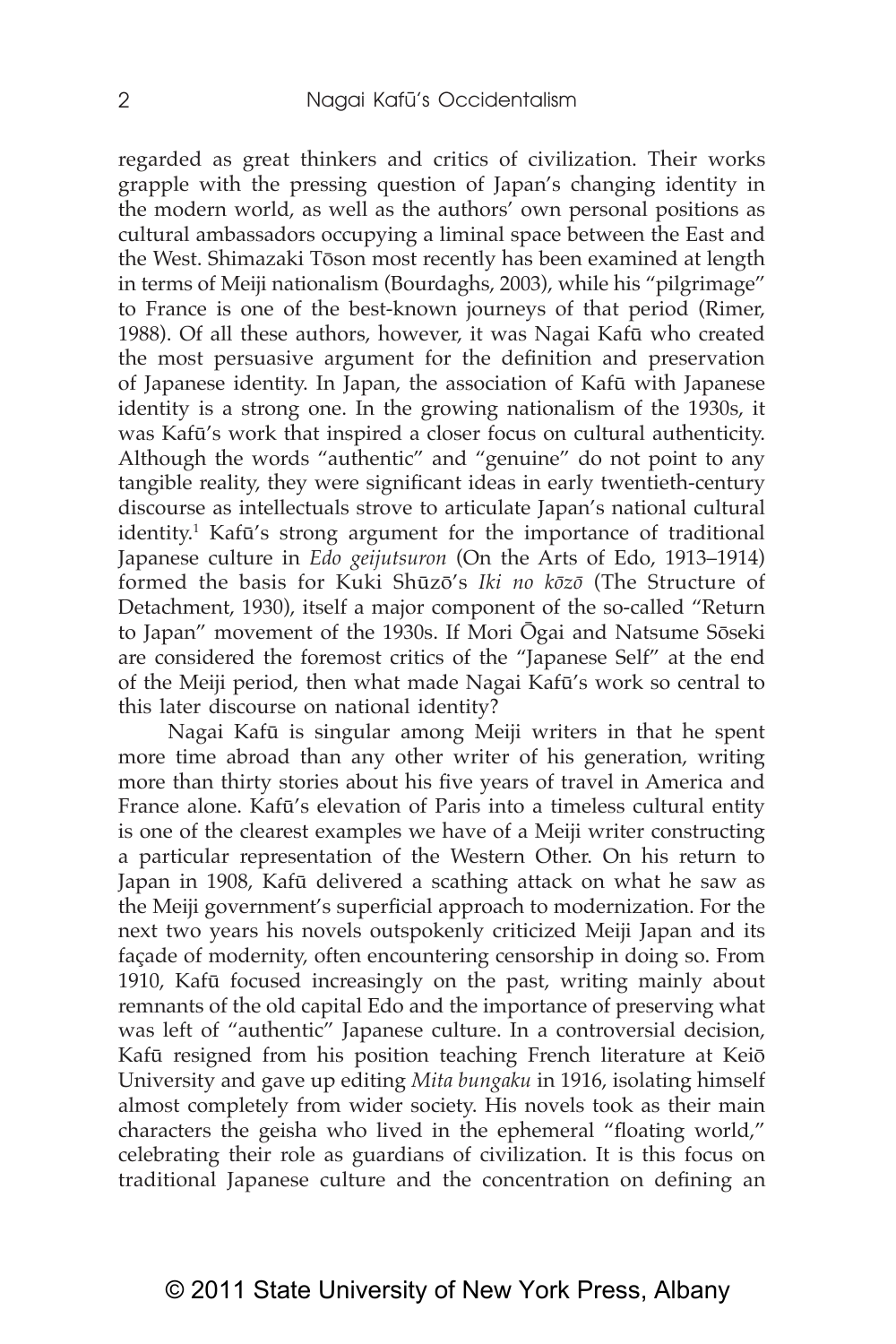authentic Japan that ensured Kafū's position as a forerunner to the Return to Japan movement.

The question of whether Kafū may be seen as a serious critic, however, is a subject of much debate. This book examines the development of Kafū's criticism of Meiji Japan, and seeks to resolve some of the ambiguities in conflicting representations of Kafū to date, by demonstrating that his works of 1903–1912 may be read as a reasoned and sustained critique of the Meiji approach to Japanese modernization. Kafū's works of the early twentieth century dealt primarily with the problem of defining the Japanese Self in relation to the world. By defining Japan through contrast with the West and then with an imaginary "Orient," Kafū constructed a system in which, finally, Japan could affirm its status as "Self" in contrast to these "Others." Kafū was thus acting in a very positive way in the construction of the Japanese image. Throughout this volume it will be my contention that Kafū's Meiji critique and his constructions of Self and Other form two sides of the same argument in his work, and that both critique and constructions may be best understood by reading them as Occidentalist works in their own right.

There exists an enormous amount of research on Nagai Kafū to date, mostly in Japanese, but Kafū's place in the Japanese literary canon is somewhat ambiguous. He is described variously as an "epicurean" hedonist (Takada, 1984), a nostalgic admirer of Edo literature (Takahashi, 1983), a staunch "individualist" in modern Japan (Isoda, 1989), and a reclusive, "cantankerous" figure who died alone in self-imposed isolation (Earhart, 1994). One of the most problematic issues in regard to Kafū's classification has been how to balance his great popularity and aesthetic appeal with his stature as a serious critic of civilization. An enduring image of Kafū is that of the pleasure-seeking man about town, a *flâneur* whose works often focus on the demimonde—the underworld of prostitutes, café waitresses, and geisha, and the red-light districts of New York, Paris, and Tokyo. Kafū's aesthetics are bound up in his use of the erotic element, which provides a link between many of his interests—the naturalism and decadence of French *fin-de-siècle* literature, the tradition of *eros* in Tokugawa fiction, and the ephemeral nature of the floating world. The image of Kafū as an irresponsible hedonist, however, is balanced by the view that French naturalist polemics and Modernist narrative technique gave Kafū an introduction to the serious study and depiction of the erotic.<sup>2</sup> This image of Kafū as a scholar and thinker holds considerable weight in Japan, where he is classed as one of the great figures of Meiji literature, presented with the Imperial Cultural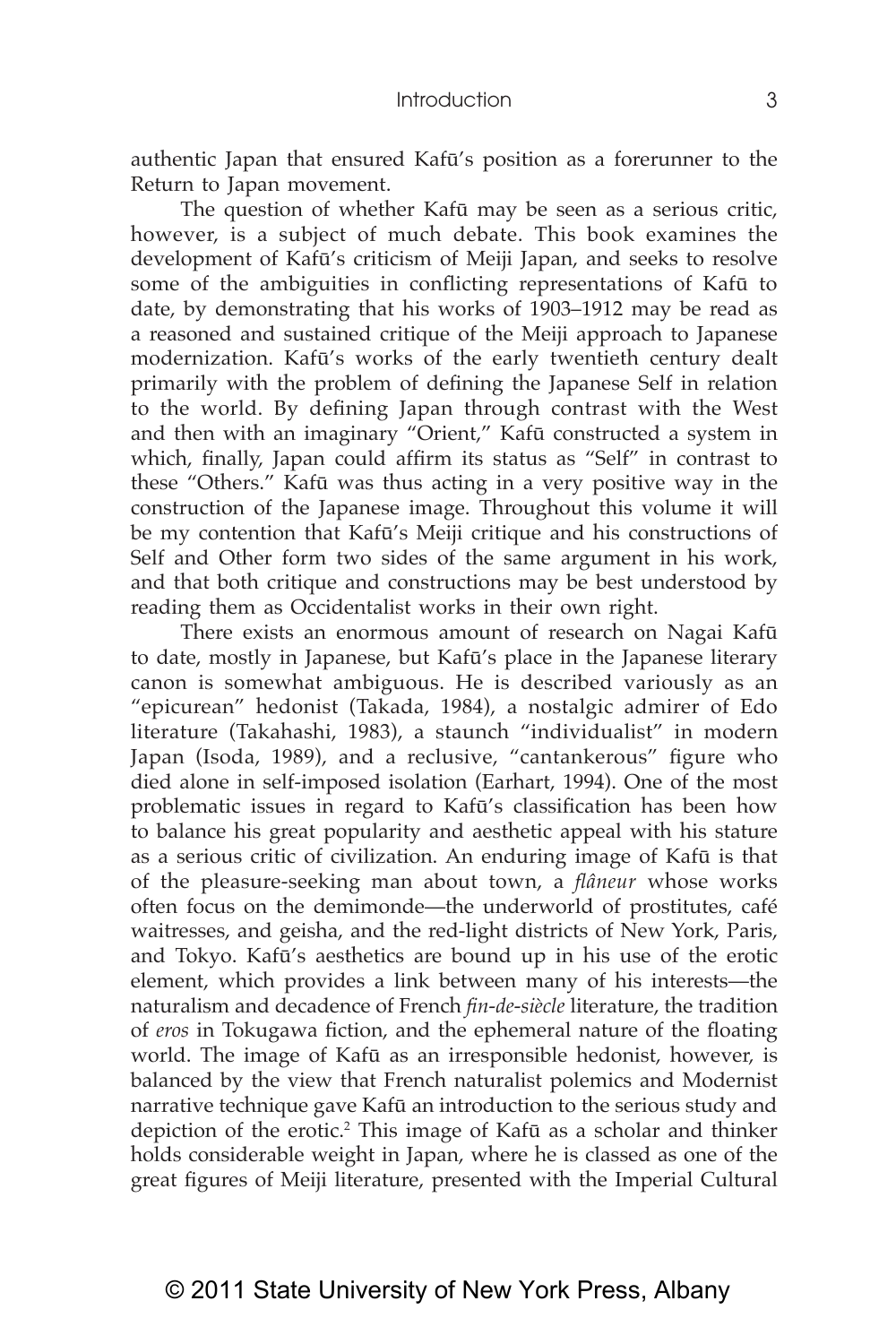Decoration in 1952 for his contributions to Japanese literature and culture. Less often is he described as a critic, particularly in the West, and yet some academics in Japan, including Satō Shizuo (1995) and Shiozaki Fumio (1992) see Kafū as a serious critic on par with Mori Ōgai and Natsume Sōseki in his grasp of issues of national identity and modernization.

It is without a doubt that much of Kafū's writing is erotically charged, and that the women who appear in his pages are striking and powerful in their sexuality. The blonde divorcée who opens the door in New York, the gypsy snake charmer on the outskirts of Lyon, the drunken dark-skinned nude in the painting at the Worlds' Fair even from his early travel stories, Kafū had a remarkable ability to create women with instant and lasting appeal. But Kafū's narrators also provide detailed observations and thoughtful commentary on the societies in which these women lived; on the gender dynamics operating between men and women; and on the distinctions of class, race, age, and marital status that made relations between men and women exciting, daring, or taboo. Kafū thus managed to combine erotic allure with astute critical commentary, right through to his later works featuring geisha and café waitresses in Taishō and early Shōwa. It is the critical side of Kafū's work that will be foregrounded here, to provide an English-language analysis of his *bunmei hihyō* (critique of civilization) that has been minimized in the Western literature to date.

Another factor complicating the classification of Kafū's literature has been his status as a "pioneer of naturalism."<sup>3</sup> Kafū certainly had a great affinity for the French naturalistic style. His works of 1901–1903 are strongly influenced by Zola's concepts of heredity and environment, and Kafū's summary-translation of Zola's *Nana*, published as *Joyū Nana* (The Actress Nana, 1903) has been hailed as one of his finest early works (Isoda, 1989, p. 34). But Kafū's European style of naturalism did not fit well with the contemporary Japanese literary establishment (or *bundan*). As Nakamura Mitsuo observes, Kafū was overseas when Japanese literature experienced its own naturalist movement, called *shizenshugi*. This style of writing tended toward self-absorbed confession, which was not a significant theme in Kafū's work at the time.<sup>4</sup> As he did not see literature as a medium for opening one's true self to the world, Kafū's views set him apart from the popular *shizenshugi* writers, and so Kafū was classed as an "anti-naturalist" even though his style was much closer to so-called "pure" European naturalism.5 Of his contemporaries, Kikuchi Kan and Akutagawa Ryūnosuke held quite a low opinion of Kafū, although Mori Ōgai and Ueda Bin were impressed by his scholarship and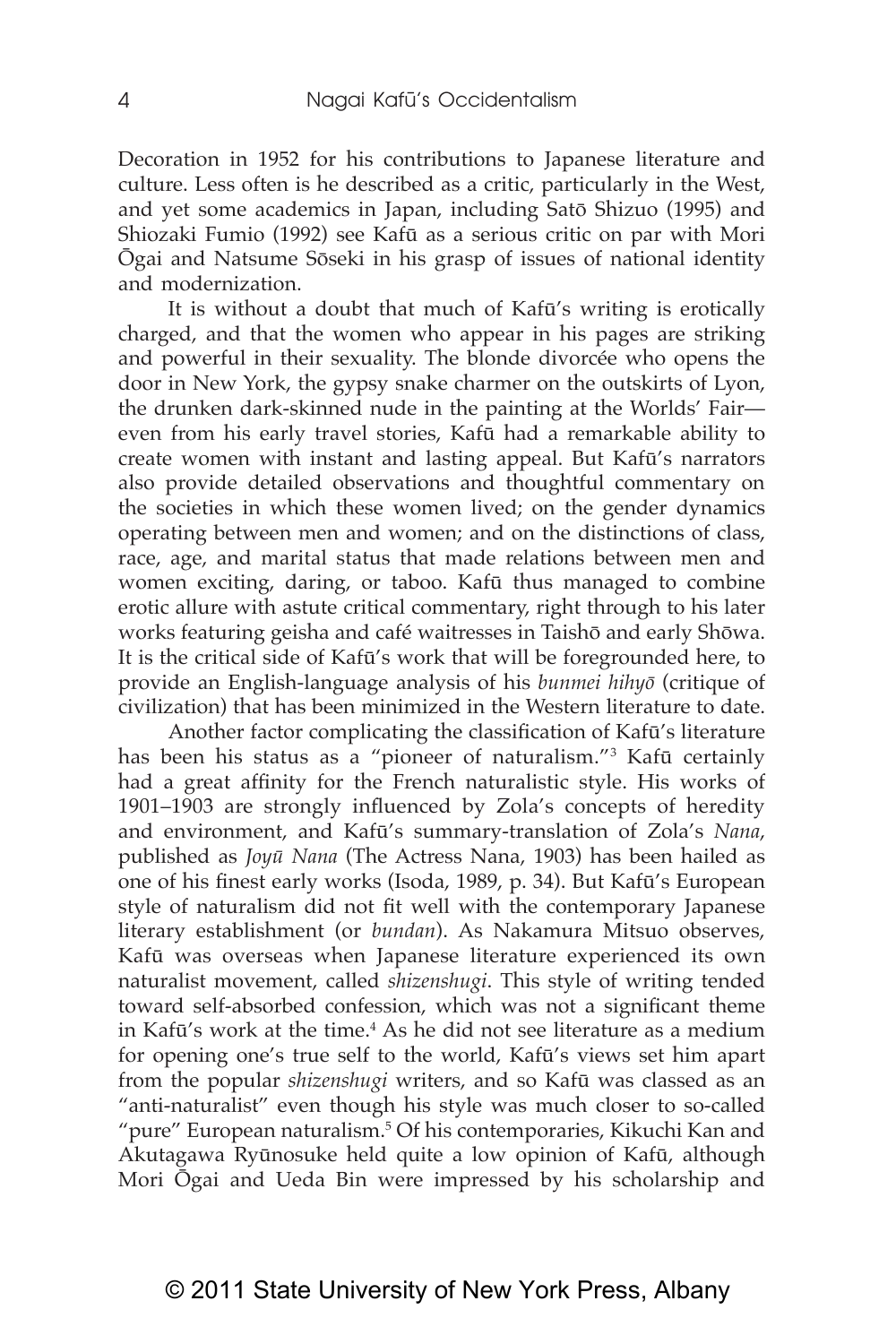grasp of French literature.<sup>6</sup> Later writers most sympathetic to Kafū were Tanizaki Jun'ichirō, Satō Haruo, and Kuki Shūzō, all of whom were influenced by Kafū to some extent in their own works. Such a mixed reception by his peers and colleagues has naturally led to a mixed reception in the academic literature.

One reason for the varied nature of these representations of Kafū is his experimentation with many different literary styles through his career, as well as the wide range of subject matter and thematic focus in his texts. He was a somewhat erratic person, who wrote when the mood struck him, according to his interests at the time. This leads to an underlying element of chaos in Kafū's work, whether in subject matter, literary style. or creative process, which does not lend itself to easy categorization. The tension in the work between East and West, the tirades of abuse against Meiji on one hand contrasted with the beautiful lyricism of his aesthetic works on the other, the relative dearth of translation of Kafū's early works compared with the prolific translations of his later period, and the many suggested reasons for his withdrawal from society in 1916, all make Kafū a complex subject. A re-examination of Kafū's work is necessary in order to clarify these ambiguities of literary classification and categorization. Many of Kafū's interests are present in his work throughout his life: the role of the intellectual in society, the joys of connoisseurship (whether literary or erotic), and artistic resistance against an oppressive state. I hope to reconcile the various aspects of Kafū's work into a comprehensible whole, and to demonstrate that it is possible to read his literary output as a coherent and homogeneous body of work with a visible line of development. Kafū's argument for the definition of the Japanese Self, developed in his early period, may be seen reverberating through his mature work and indeed explains his focus on the disappearing traditions of Edo. While this study examines Kafū's early work in detail, it also provides a way of reading Kafū's later works in terms of continuity rather than disjunction.

One of the main reasons why many academics in the West have not read Kafū as a critic involves the enduring nature of Edward Seidensticker's 1965 book *Kafū the Scribbler*, the only English-language monograph available on Kafū until Stephen Snyder's *Fictions of Desire* appeared in 2000. Seidensticker represents Kafū as a cantankerous eccentric who used a love of the West and of the Japanese past to escape from modern Japanese reality, and whose criticisms of Meiji modernization never amounted to more than complaints. Kafū's eccentricity cannot be denied, but Seidensticker does not explain Kafū's great stature as a novelist and social critic in his own country. His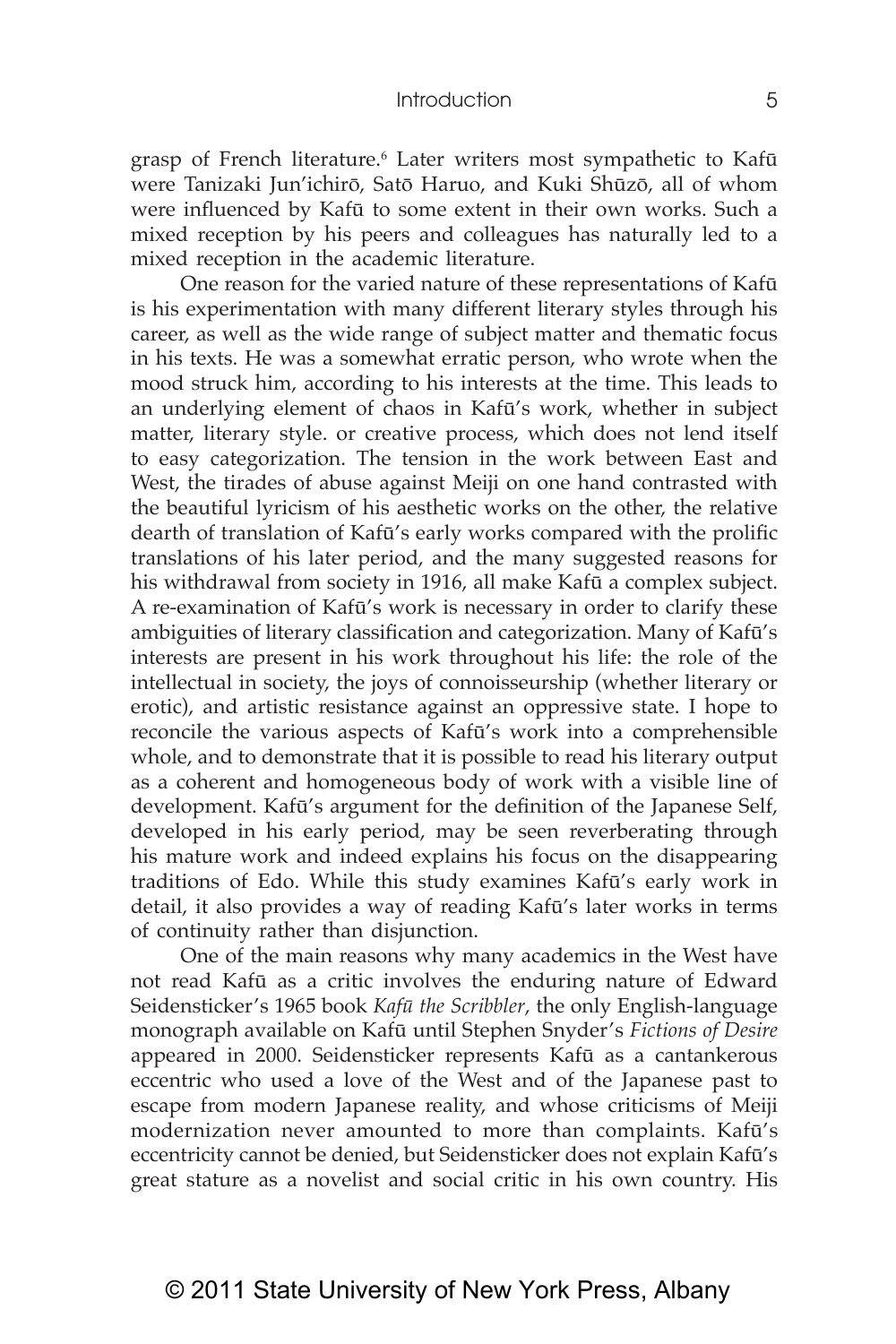portrayal of Kafū primarily as a writer of fiction about the lives of the geisha played a part in the process of what Edward Fowler has called the postwar "re-Orientalization" of Japan, where academics and translators made efforts to portray a nonthreatening, exotic Japan in order to promote peaceful relations after World War II. By bringing out those critical works of Kafū that Seidensticker underplayed in order to present a nonthreatening, "Orientalized" Japan, this book seeks not only to present a fuller picture of Kafū's text, but also to balance these postwar Orientalist readings of Japanese literature.<sup>7</sup>

Balance will also be found by bringing forward the Japanese scholarship on Kafū in recent years, including the unprecedented "Kafū boom" of 1996–1999. Suzuki Fumitaka (1995), Kanno Akimasa (1996), and Sakagami Hiroichi (1997) turn particularly to Kafū's early life and works of 1903–1908 to comprehend the reasons for his violent reaction against Japan on his return there in 1908, and his withdrawal from society after 1916. Suenobu Yoshiharu (1997) contextualizes Kafū's American experience in terms of American–Japanese relations in the late nineteenth and early twentieth centuries, while others examine colonial structures in Kafū's early work. Komori Yōichi (1997) analyses Kafū through what he calls the geopolitical (*chiseiteki*) aspect of his works—a keen awareness of place and history underlying all of Kafū's writing. Kōno Kensuke (1997) also examines Kafū's construction of America in terms of America's colonization by Europeans, especially in the intersections of race and place so visible in New York. Minami Asuka (2007) is the latest critic to re-read Kafū in light of postcolonial theory. Komori, Kōno, and Minami apply the theoretical framework of Orientalism to Kafū's work in terms of the European colonization of America, and Kafū's comprehension of America as an Orientalized and colonized space. I build on this work by examining Kafū's complex relationship with the West and the "Orient" of European literature in terms of Occidentalism.

Because Kafū's criticism heavily depends on contrast with the West, and deals with problems raised by the Westernization of Meiji Japan, the theoretical framework of Occidentalism is very useful in examining Kafū's critique. The term *Occidentalism* has been defined in many different ways, all of which share a fundamental idea—that Occidentalism is the practice of writing or otherwise constructing and representing the West. Ning Wang points out that Occidentalism is still "indeterminate and problematic" as a discipline, in contrast to the now well-established body of work dealing with representations of the Orient. Wang situates the Occidentalist discourse in contemporary terms, to signify the construction of a particular kind of West for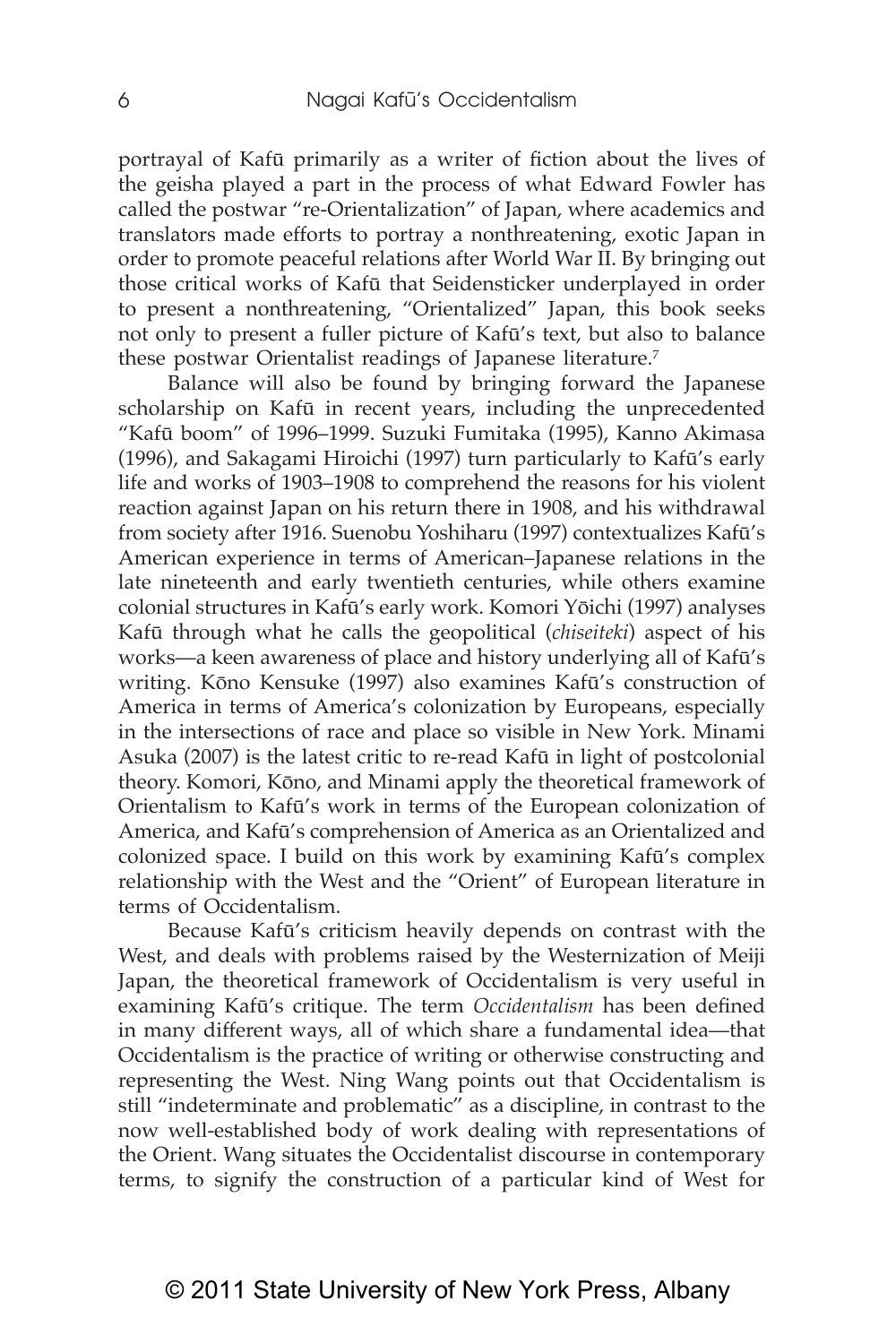political reasons. This contemporary Occidentalism may be seen in Islamic anti-Western feeling and activity; as a decolonizing strategy against Western hegemony in India; and in Japan's "own unique manifestation" of Occidentalism in its recognition of cultural colonization since the American Occupation (Wang, 1997, pp. 62–63). In this view, Occidentalism has had the effect of intensifying opposition between East and West rather than encouraging cultural dialogue, and is seen as a negative reactive force against Western hegemony in the anti-colonialist discourses of the third world. Ian Buruma and Avishai Margalit also have used Occidentalism in this way to talk about "the West in the eyes of its enemies," starting with Japan's views of the West in the aftermath of Pearl Harbor and concluding with contemporary views of America among fundamental Islamist groups such as Al-Qaeda (2004). In particular reference to Japan, some have used the term *Occidentalism* to refer to Japan's wartime discourse on Western arrogance, materialism, and selfish individualism, or to the portrayal of the West as a social model to be avoided.<sup>8</sup> In contrast to this rather negative usage, James G. Carrier (1992, 1995) and Couze Venn (1993, 2000) use "Occidentalism" in a much wider sense, comparable to Edward Said's use of "Orientalism," to refer to an ontological and discursive system of perception and representation. Xiaomei Chen (1995) has perhaps the clearest working definition of Occidentalism, as "a discursive practice that, by constructing its Western Other, has allowed the Orient to participate actively and with indigenous creativity in the process of self-appropriation, even after being appropriated and constructed by Western Others" (pp. 4–5). This definition has three parts—construction of the Western Other, the use of that construction for a political purpose (whether for or against the prevailing political discourse), and construction of some kind of "self." It is this definition that I use as the basis for my analysis of Kafū's representations of the Western Other and definition of the Japanese Self.

In this book, I examine how Kafū constructed a particular vision of the West, and how he used this representation of the West as a contrast, by which he could criticize Japan's modernization in comparison to the genuine article overseas. "Nagai Kafū's Occidentalism" thus points to a number of ways in which Kafū used the West as a springboard for criticism of his own country, and the chapters of this book correspond to the different ways in which Kafū used his idea of the West. First, Kafū constructed a specific image of the American Other as a defining contrast to Japan, an idealized vision of liberty contrasted against a restrictive Meiji society. Second, Kafū envisioned Paris as a timeless, unchanging city of art and civilization, a construct that would inspire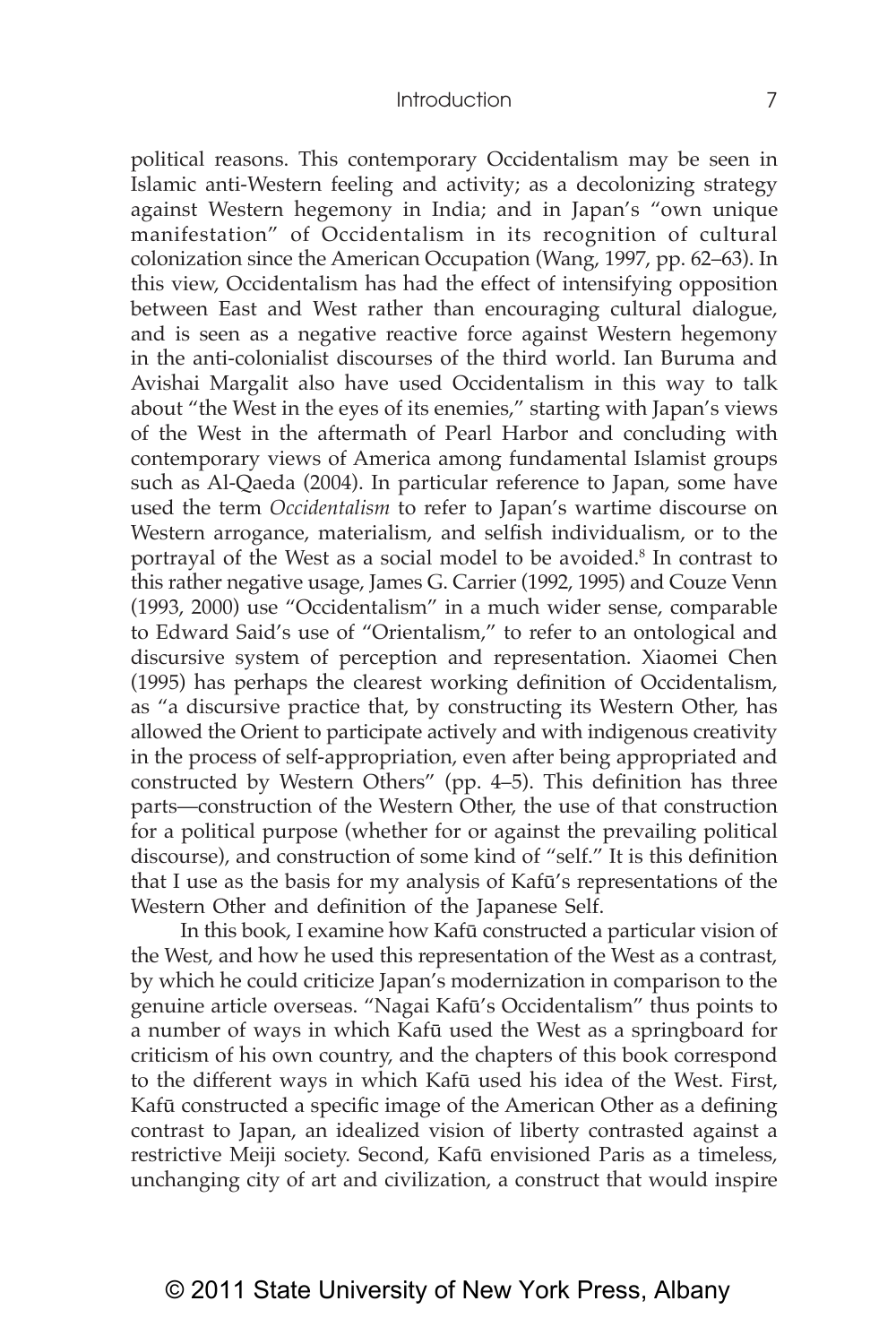his later argument for an authentic civilization that could attain modernity without sacrificing its cultural heritage. Third, in the process of exploring the idea of what it meant to be a Japanese writer overseas, Kafū drew heavily on the rhetoric of Western literature to construct his own vision of the Other. In particular, Kafū's work came to reflect the ideas and thought structures of Western Orientalist discourse, as his vision of the Middle East, Colombo, and Singapore closely resembled the Orient of Pierre Loti and Rudyard Kipling. Fourth, on his return to Japan, Kafū used his construct of the Western Other for a specific purpose, to criticize the Meiji government's superficial and misguided efforts at modernization. Kafū questioned the validity of reform in Japan, and asked how to reconcile the idea of an authentic Japanese culture with modernization. Based on his understanding of the importance of cultural heritage in countries like France, Kafū's argument engendered a search for true Japanese identity and culture. Finally, Kafū found his solution in a "return to Edo" and oppositional *gesaku* stance, here re-examined in regard to his later works. Over the course of this volume, I argue that Kafū's varied uses of the West are fundamental to his critique of Meiji, ultimately providing his solution to the modern dilemma.

Before examining Kafū's texts in detail, it is useful to outline some of the problems involved with applying the frameworks of Orientalism and Occidentalism to Japanese literature of the Meiji period. In the Japanese academy, Edward Said's book *Orientalism* has been extremely influential, although the mode of application has been limited. The term *Orientalism* is most often invoked in the Japanese scholarship to describe how Japanese intellectuals represented China and Korea, rather than how Japan was represented by the West, so Japan emerges as the subject, not the object, of Orientalist discourse (Oguma, 2002, pp. 352–353; Pinnington, 2006, p. 75). While this approach would cast Kafū's description of the Middle East simply as Orientalism, I argue that such a usage would be inappropriate, ignoring the complex dynamics of power operating between Western Orientalist discourse and Japanese literature. I aim rather to draw out the complexities of Kafū's view of the Orient—not the least interesting aspect of which was Kafū's clear admiration for Pierre Loti, whose Orient provided perhaps the most influential and long-lasting template for "exotic Japan" in Western culture.<sup>9</sup>

In Western scholarship on Japanese literature, the paradigms of *Orientalism* have enjoyed a revival in recent works (Slaymaker, 2006; Williams, 2006), although the text itself continues to receive ample criticism. Many of the problems of *Orientalism* stem from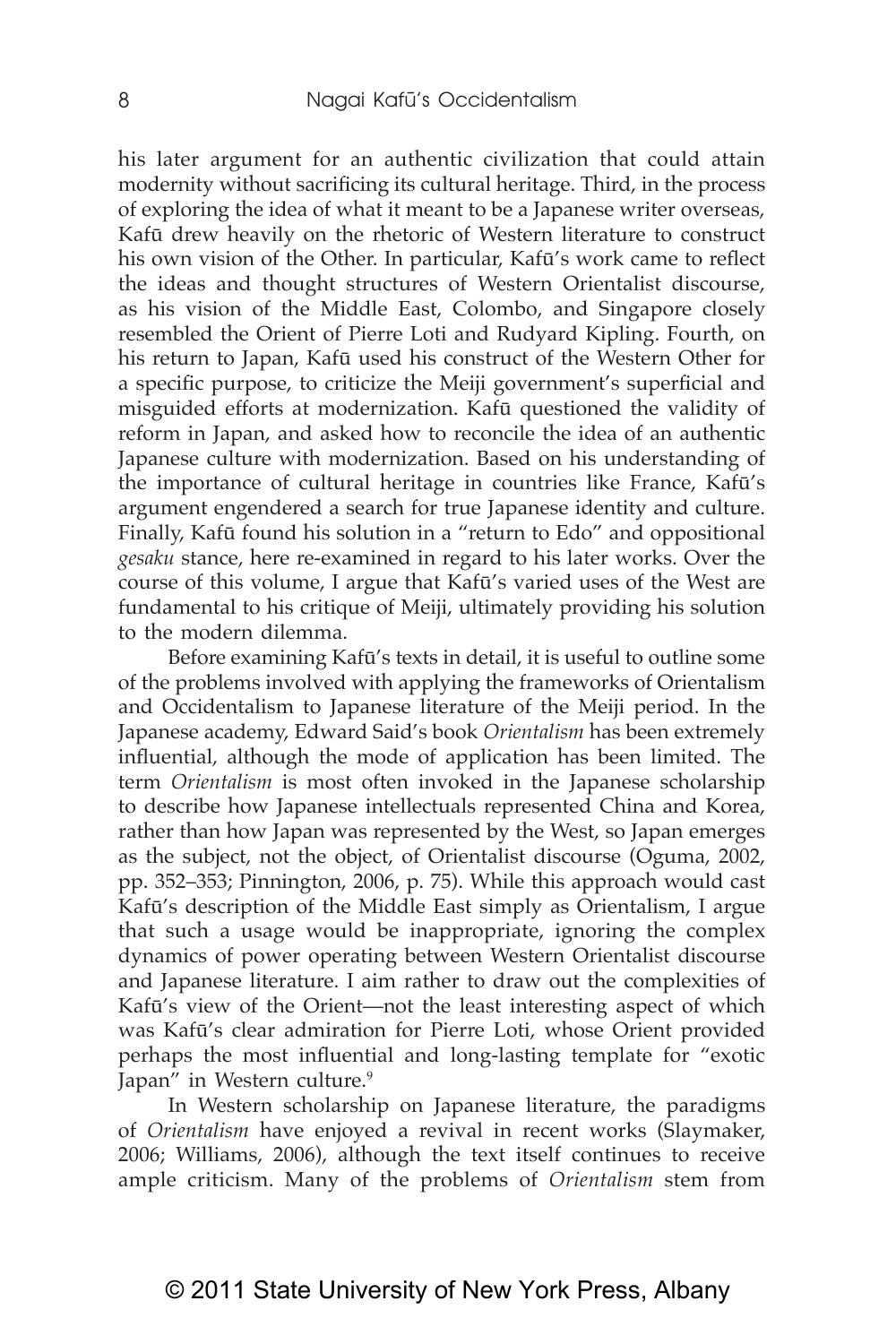Said's representation of the West and its discourse of Orientalism as a homogeneous, monolithic, ageless whole, a totalizing system. Many critics have argued that the discourse of Orientalism was neither monolithic nor homogeneous, but pluralistic and complex.10 My own reservations about using Said center on his denial of agency and the possibilities of writing from the margins of a discourse. Although Said's denial of agency within a dominant discourse depends on a closed binary system, the existence of writers from within the so-called Orient such as Nagai Kafū, who took the Orient as object for his own writing, demonstrates that such a closed system cannot be upheld. This book thus joins a number of critiques of Said that challenge his work on the issues of monolithic structures as well as the idea of the free agent writing from within a discourse.<sup>11</sup> For although Said is a useful starting point and one of the greatest influences on postcolonial and cultural studies, he has based his theory on Michel Foucault while ignoring one of Foucault's fundamental ideas—the possibility of counter-discourse, from the margins of even the most seemingly "monolithic" discursive structures. This criticism forms the basis for Xiaomei Chen's work *Occidentalism*, which puts the Foucauldian possibilities of counter-discourse back into the theories of Orientalism and Occidentalism. Chen (1995, pp. 8–9) argues that in his denial of the possibilities of counter-discourse and resistance, Said is missing the main point of Foucault's extensive work on the center and margin in structures of power and knowledge.

In my reading of Chen's work on post-Mao thought in China, I was struck by the ways in which her arguments on Occidentalism in China could be applied to Meiji Japan. The theories of civilization abounding in early Meiji, when the state was under pressure from the West and from economic and political theorists to modernize and attain *fukoku-kyōhei* (rich country, strong army) and *bunmei-kaika* (civilization and enlightenment), were full of images of a culturally and technologically superior West. These images were used by the state and the Meiji ideologues to exhort the nation to catch up to the West.12 This model is very close indeed to what Chen calls "official Occidentalism," a construction of the Western Other by a government, not for the purpose of dominating the West, but for purely domestic political purposes. In the same way, Chen defines "anti-official Occidentalism" as that constructed by the opponents of the establishment, especially the disaffected intelligentsia, as a local or peripheral discourse to be used against the status quo. I argue that Kafū's appropriation and use of Western Orientalist discourse to his own ends, to protest against the façade of Western culture without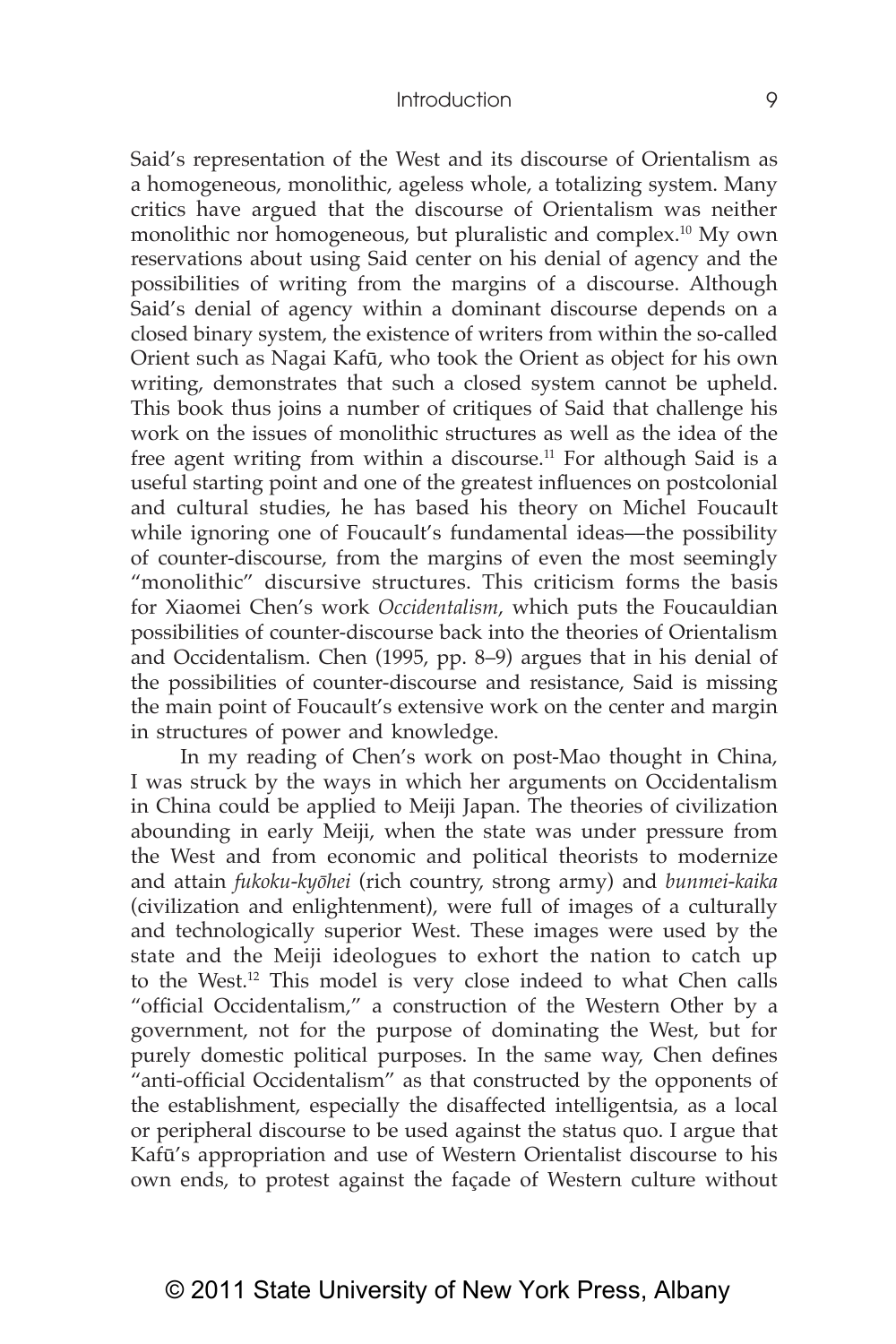substance that was dominating Meiji thought and the face of Tokyo itself, constitutes a critique and counter-discourse to the Meiji state.<sup>13</sup> In this way, my work follows Xiaomei Chen's, both in the terms that I have chosen to use, and in the reinsertion of Foucauldian counterdiscourse into Said's methodology. It is in Kafū's depiction of the Orient that Said's work becomes most useful, as Kafū's references to Orientalist writers like Pierre Loti and Rudyard Kipling act to place him in a certain position vis-à-vis the body of Orientalist discourse. To make sense of the power dynamics operating in the text through these referential connections in particular, I employ Said's "methodology of the text," and discuss this approach in detail in Chapter 3.

The idea of the Orient in Kafū's work was certainly complex, informed by various overlapping and contradictory images of the East held by both Japanese intellectuals and European artists. At the same time that the West (*seiy*<sup> $\bar{o}$ </sup>) was occupying such an important place in Meiji intellectual discourse, Asia and the East (*tōyō*) were equally terms under discussion. Closely connected to the question of the modern dilemma was the question of where Japan stood in relation to Asia. Japan had inherited much of its culture, language, religion, and social structures from China, once the undisputed Middle Kingdom of the region. But China's primacy had slipped as a result of British imperialism in the Opium Wars of 1842 and 1860, and Japan's victory in the Sino-Japanese War of 1894–1895 seemed to prove that Japan had finally superseded the old power. As China had once been first in the region, that position now passed to Japan. But was the position of first in Asia enough? It was a small but crucial step from being first in Asia to being better than Asia—a step that would separate Japan from the rest of the region. The question of whether Japan was or was not part of Asia occupied the minds of the same people struggling with the modern dilemma, and indeed the two problems were closely related. If Japan were to act on the world stage as a modern yet authentic nation, it would need to retain its cultural heritage in some way, necessitating acceptance of cultural ties to China and the mainland. However, if Japan was too closely aligned with a backwards and old-fashioned Asia, how could it claim to be modern?

Kafū himself struggled with the Asia problem in his early work. Confronted with the British colony of Singapore in *Furansu monogatari* (Tales of France, 1909), the next year saw him pondering the problem in *Reishō* (Sneers, 1909–1910), resulting in his well-known "*Tōyō shisō*" or "Theory of the Orient." Kafū's analysis of Japan's cultural debt to China stands out as a thoughtful contribution to the debate at the close of the Meiji period. Complicating Kafū's understanding of *tōyō*,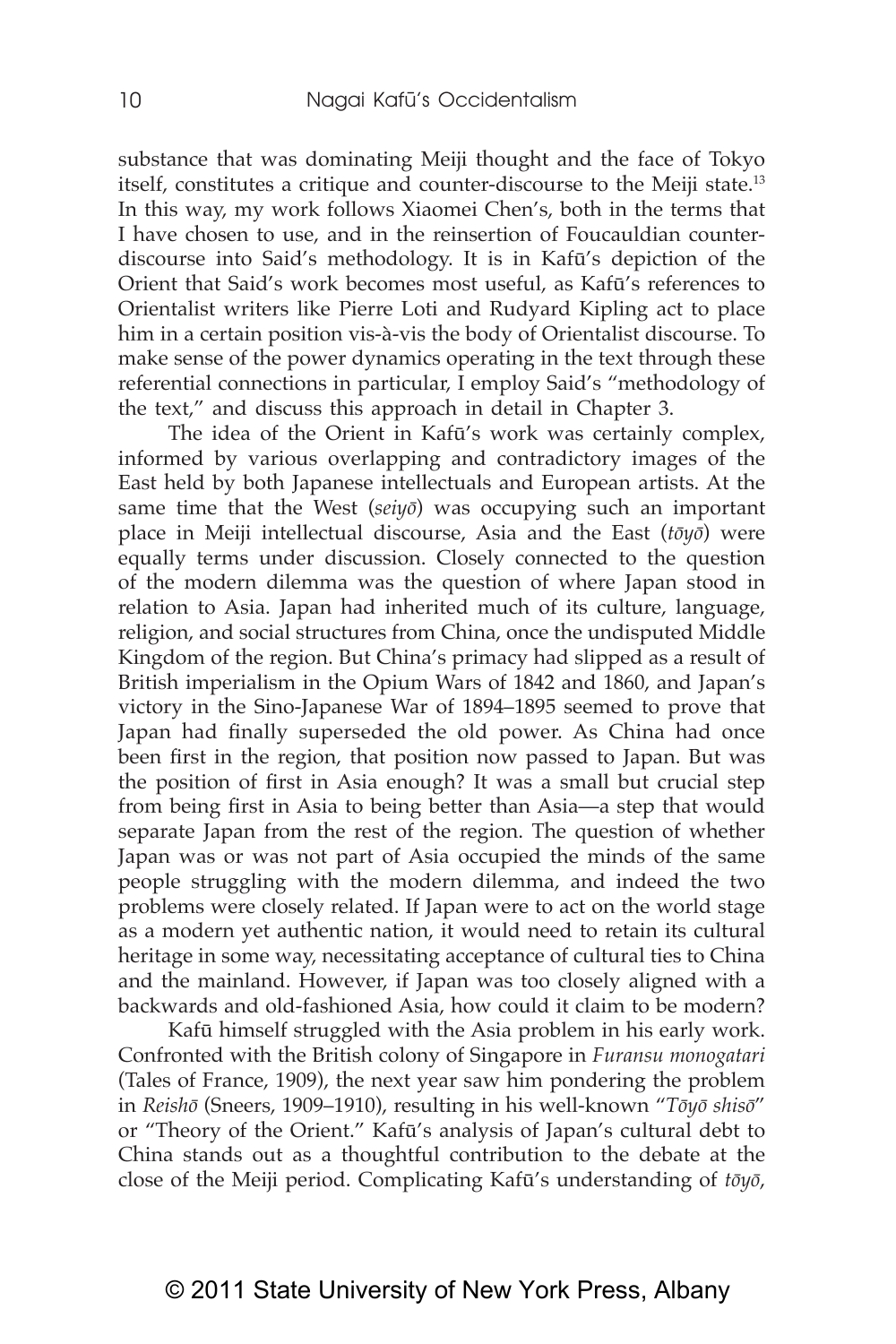however, was his wide reading of works by French and British authors who had imagined an "East" of their own, the "Orient" of the Middle East and lands of the Bible. Kafū drew a distinction between these imaginary lands of the Orient and the real countries of Asia close by. We are fortunate that Kafū was able to travel through the Middle East and Asia on his way back to Japan from Europe in 1908. On his way through Port Said and the Red Sea he recorded his impressions of the Arab peoples and linked what he saw directly to Orientalist literature. Kafū thus acts as an important connection between Orientalist writers of the West and writers from the purported Orient, a relationship that hinges on the uncomfortable position of being in-between cultures and discursive systems. Kafū was well aware that French and other European writers saw Japan as an Orient, and he was caught in the double bind of identifying strongly with the French subject, while still remaining the object of that Orientalist gaze. Kafū was one of the first of many artists for whom Paris posed the question of personal versus national identity, as the problem of how to express oneself simultaneously as an artist and a Japanese person became central in their work—the artist Fujita Tsuguharu (1886–1968), poet Kaneko Mitsuharu (1895–1975), and writer Yokomitsu Riichi (1898–1947) being notable examples in this regard.14 Artists coming to Paris from the Orient depicted in French art and literature occupied a position that could be seen negatively, as a sort of limbo, or positively, as a site of infinite possibility for self-reinvention and for fluid movement between multiple individual choices. As I argue, Kafū employed a fluid and flexible method of positioning, for himself and his nation, to find a solution not only for the artists' double bind, but also for Japan's *tōyō*  paradox and the modern dilemma.

Throughout his early work, Kafū used images of both West and Orient as defining Others for the Japanese Self.<sup>15</sup> The idea of the defining Other is one of the most basic structures of phenomenology. Definition through opposition, using mutually defining diametrical opposites, has long afforded human beings simple models of understanding the universe and remarkably effective ways of defining objects and things: It is far easier to define something by what it is not, than to pin down what something actually is. By situating Japan in terms of its Others, Kafū was better able to theorize and think about what constituted Japan's own identity. Indeed, the act of situating, or positioning, was to become the underpinning logic of his early work. The link between positioning and definition was pointed out in the 1960s by Kenneth Burke (1969), who wrote that "[t]o tell what a thing is, you place it in terms of something else. This idea of locating, or placing,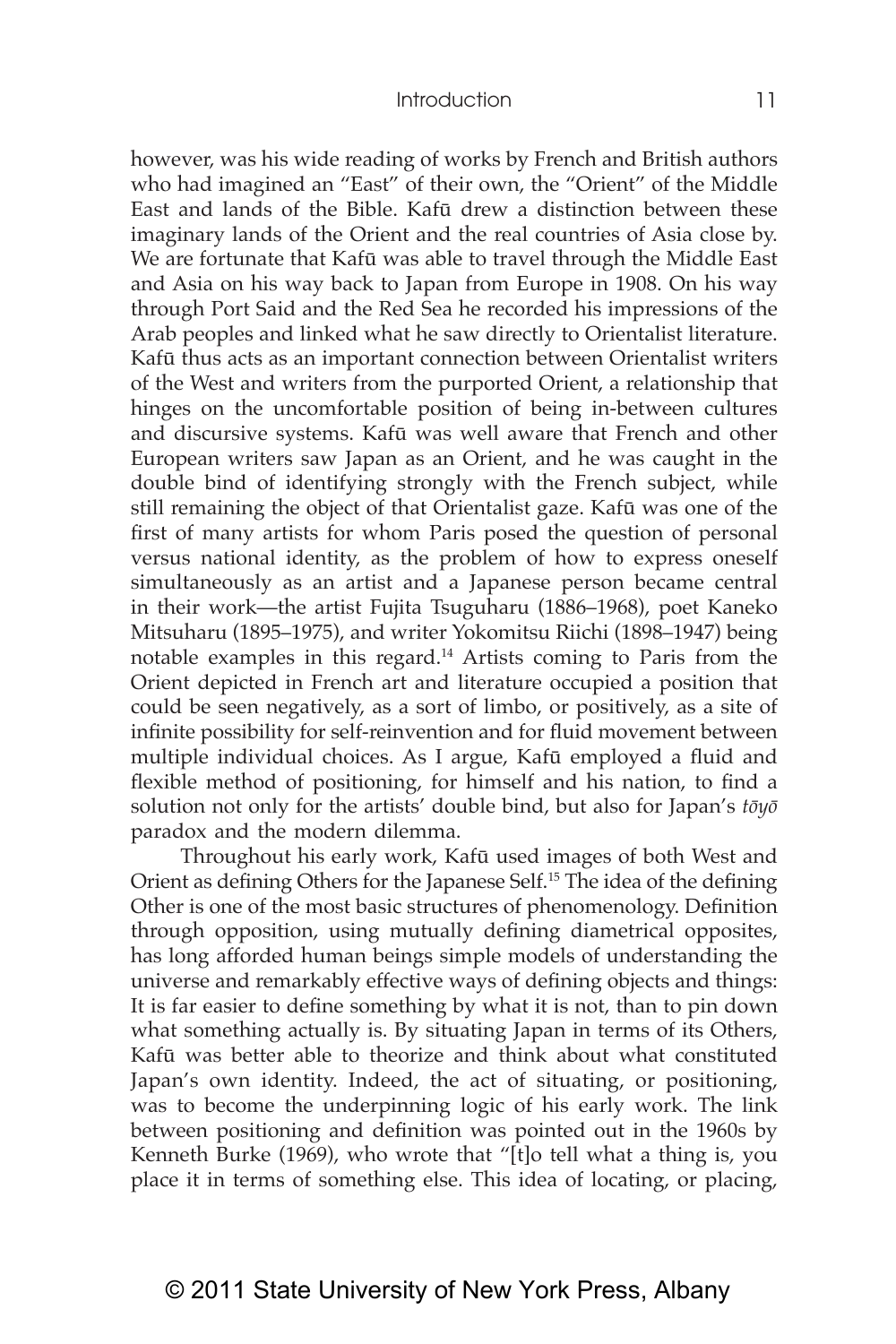is implicit in our very word for definition itself" (p. 24). Throughout his works, Kafū was to use strategies of positioning both for himself as an individual person and for the nation of Japan as a whole. These strategies allowed him to come to a better understanding of his own identity as "Japanese" and what that meant in the context of Japan's place in the modern world. Kafū's use of positioning and binary structures was very fluid, depending on the point he wished to make. Thus, at any one time Kafū could be working with a simplistic and superficial Japan versus the West model in order to emphasize contrast, or he could be using a sophisticated array of interconnected spaces acknowledging subtle differences between cultures and cultural communities. For this reason I have chosen to call Kafū's literary strategy *flexible positioning*. By emphasizing the flexibility of Kafū's positioning, and showing how it developed over time, I hope to avoid casting his work as a static, totalizing system.

A focus on Kafū's positioning also serves to emphasize that Self and Other do not function as discrete and separate entities in his work, but in a relationship. Identity is always formed vis-à-vis the Other, or in relation to a number of posited Others. Two of the most prominent thinkers on this relationship have been Emmanuel Levinas and Jacques Lacan, both of whom recognized the importance of the human gaze in establishing relations between Self and Other. The faceto-face moment of Levinas leads naturally to a feeling of obligation to the Other—recognition and acknowledgment of the Other being key to the process (Levinas, 1999). Lacan similarly focuses on the relationship between Self and Other through a face-to-face meeting, yet with a crucial difference—Lacan's meeting takes place through a mirror, rendering the vision of the Other untouchable and unattainable, even while the process of recognition and acknowledgment remains the same. It is Lacan's gaze of Self upon the Other that seems to have attained dominance in literary analysis concerning Japan. Lacan's unfulfillable desire for the Other is popular in Western scholarship on modern Japanese literature, much of which draws on René Girard's concept of "triangular desire."16 If we take desire as just one of the many emotions and feelings that act to fill the gap between Self and Other—others of which may be prejudice, hatred, love, admiration, and so on—then this approach is useful as a way into exploring the Self– Other relationship (Hutchinson & Williams, 2006, pp. 6–7). However, desire has been privileged to such an extent in recent scholarship that the Other has been almost taken for granted as a distant, unattainable object of eternally unfulfilled desire. In this paradigm, Self and Other remain completely separate, and the focus of discussion turns to the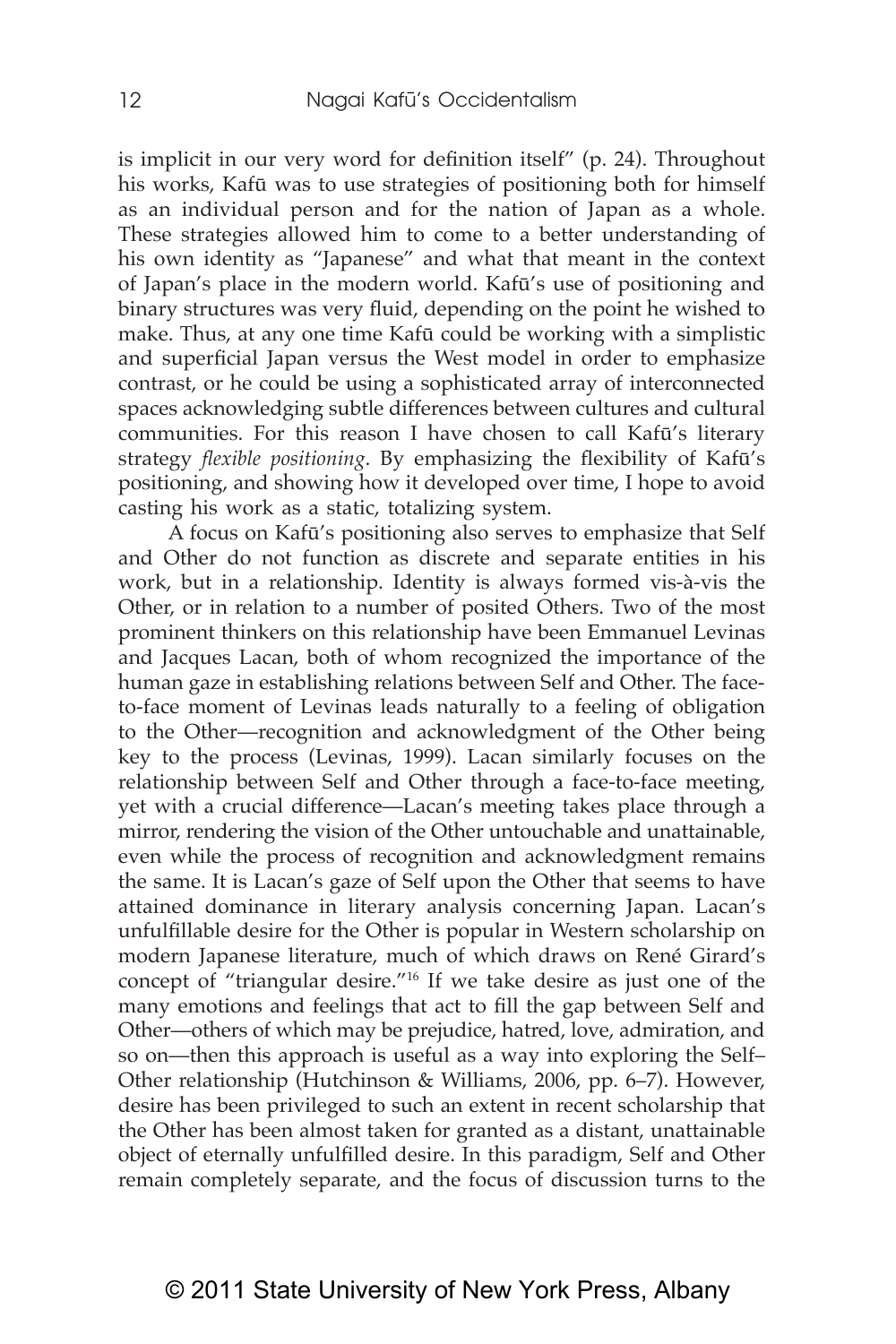gap between them. Given the rhetorical focus on the West in Meiji discourse, the writer's desire to close the gap between Japan and the West is often seen to be a primary motivating factor in Meiji literature. I have called this model *gap theory* to draw attention to the common linkage of desire for the Other with an inferior–superior binary (Hutchinson, 2006, pp. 57–59). Such an approach may also be seen in terms of modernization theory, where "modernity implies a teleological historical movement, a single path of social development, and a relentless march toward the Western model" (Lamarre, 2005, p. 17). I wish to get away from such "West and the Rest" models and focus rather on the relationship between Self and Other, emphasizing the pluralities of Selves and Others in flexible binary systems, and the many possible positionings that a writer may take up in such systems. To this end, I do not focus on desire in Kafū's works, but on his positioning strategy vis-à-vis the Others he encounters. This is not to say that desire plays no part in Kafū's literature. Given the demimonde setting of his fiction, the panoply of prostitutes and geisha that fill his pages, such a claim would be insupportable. But I hope to make it clear that desire for an unobtainable, distant, superior Other is not the primary motivation for Kafū's work.

In focusing on Self and Other, Orient and Occident, and employing the theoretical frameworks of Orientalism and Occidentalism, it will be necessary to keep in mind one of the major problems associated with such terms: All depend on binary structures to understand systems of power. Binary oppositions have been extremely useful for critics in the twentieth century, seeking models with which to understand social structures as well as the relationships between literary texts and their historical contexts. Just as Foucault used binary oppositions to describe and analyze Western society, such as legal–criminal, normal–deviant, sane–insane and so on, Said's *Orientalism* set up East and West, or Orient and Occident, as mutually defining diametrical opposites, in order to better understand the relationship between imperialism and literature.<sup>17</sup> The two related theoretical approaches of Orientalism and Occidentalism are thus predicated on a binary structure, and bring with them all the associated problems of binarism—essentialization, totalization, and the naturalization of an arbitrary hierarchical structure.18 The danger is that by speaking in terms of Orient and Occident, Japan and the West, and so on in my analysis of Kafū's work, I run the risk of perpetuating binary structures that do not really exist, and have never existed except as imaginary constructs by which people have sought to understand and configure their world. Similarly, because the word *Occidentalism* implies a whole array of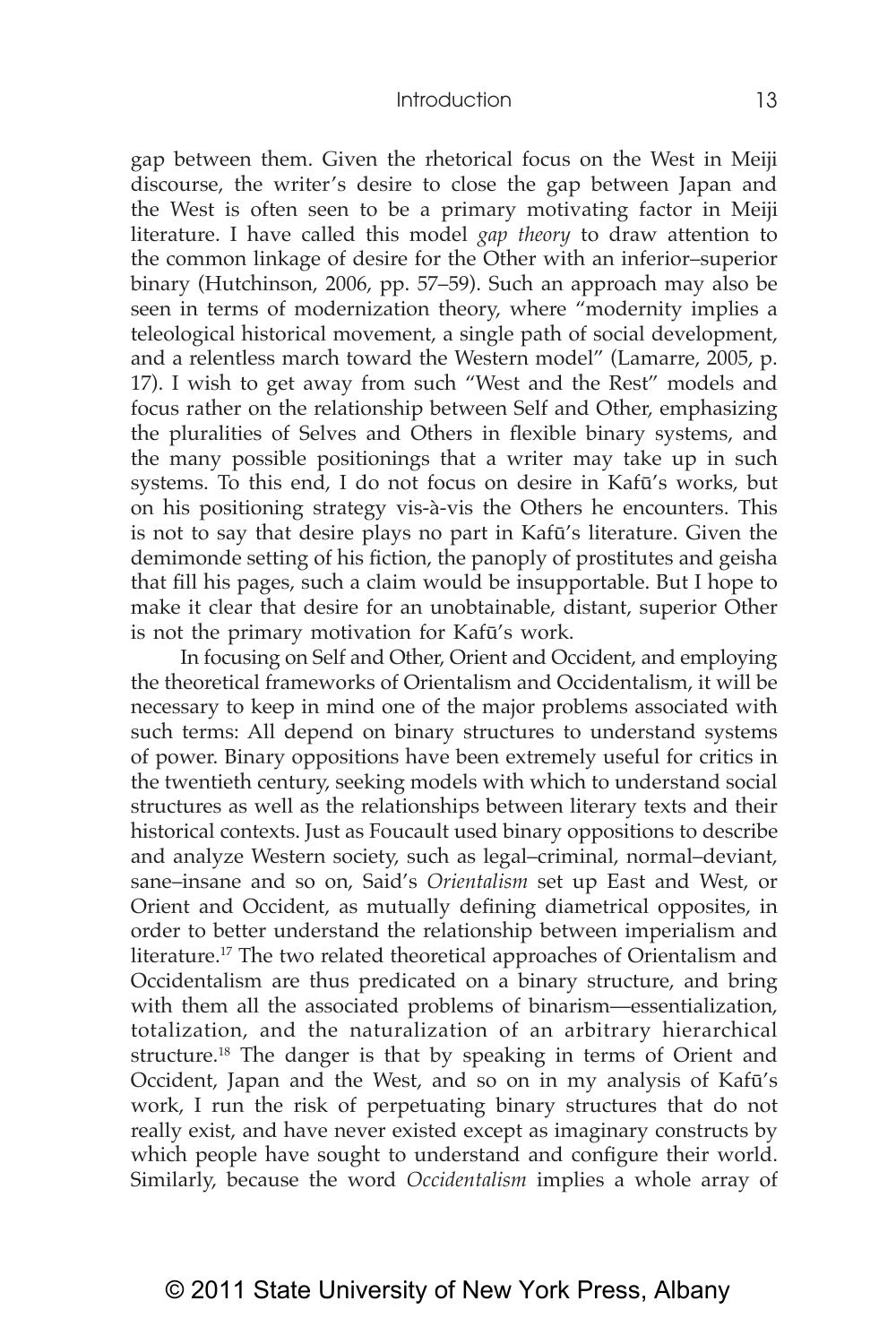discourse and discursive practice—a whole structure of thinking, writing, and representing "the West"—involving intellectuals both in and out of government as well as poets and fiction writers, it seems we cannot examine Kafū as a single "Occidentalist" as if separate from this wider context. However, a project of this size cannot hope to undertake a mapping of the Meiji intellectual discourse on the West as Occidentalism, and indeed such a study would face serious theoretical difficulties in presenting Occidentalism as a totalizing discourse and ontological system similar to Said's Orientalism. Xiaomei Chen (1995) warns against using Occidentalism as a total theory to apply to all historical periods at will: "No theory can be globally inclusive," she argues, and so "The critical discourse of Occidentalism should not become a new orthodoxy that could easily be applied to all countries and all historical periods" (p. 13). Chen suggests that concentration on the particular historical moment and particular case studies may help to avoid both the tendency toward totalization as well as the setting up of a closed binary system of Orientalism–Occidentalism.

Throughout this volume, I aim to avoid such totalizations by concentrating on the specific case of Kafū and his texts. The West and Orient presented here are the observations and constructions of the author Nagai Kafū, and are not meant to form a totalizing binary system. This kind of determinist system is indeed challenged and disrupted by Kafū's texts. The relationships between Japan and America, or between Singapore and colonialist Britain, are presented through Kafū's text by quotation as singular instances of observation of the historical moment in literature. I aim not to generalize about the relationships between nations in the early twentieth century, but to discover how Kafū saw these relationships, and what effect his observations of them had on his perception of Japanese modernization. By locating Kafū in his historical moment and discovering his specific point of view, I hope to avoid ascribing anachronistic value judgments and attitudes to Kafū and other writers of the Meiji period. Kafū and his contemporaries read avidly in French, British, and other literature of the eighteenth and ninteenth centuries, and translated many of these works for the Japanese audience. Popular literature of the time happened to be Orientalist literature, steeped in colonialist attitudes and specific ways of viewing the world. Kafū breathed the literary air of Orientalism just as the European audience had done for years. He certainly would never have thought of Flaubert or Kipling as Orientalists the way that we do today, nor would he consider his own constructions of the West as Occidentalist. Therefore, I use the terms *Orientalism* and *Occidentalism* as part of the language of current research,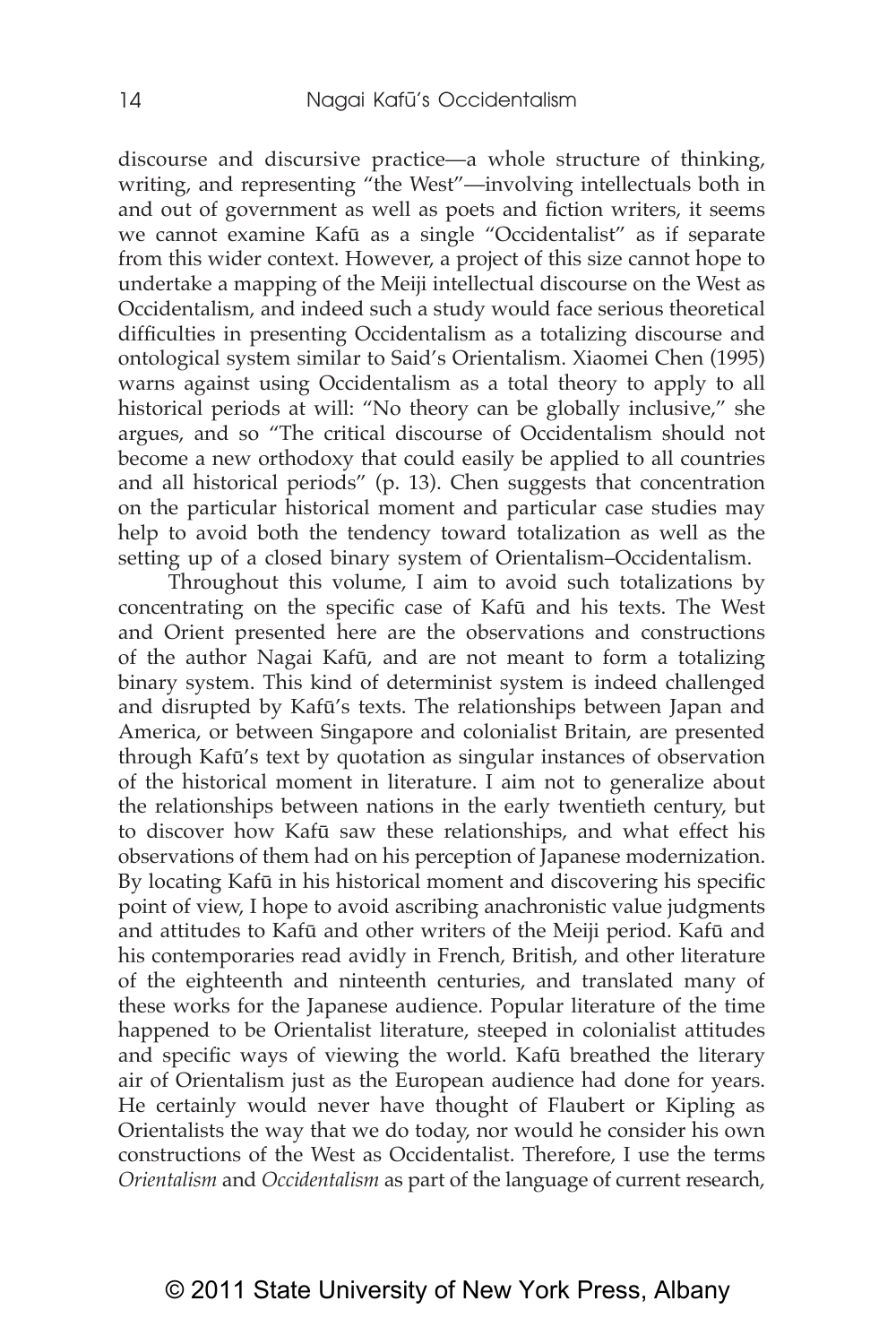indicating ways in which we may read these discursive structures now, not how they would have been perceived in Kafū's time.

Focusing on the particular historical moment also necessitates some description of the historical and intellectual context, in order to understand Kafū's reactions against the modernizing policies of Meiji Japan. Throughout this volume, I do my best to explicate Kafū's references to contemporary events and issues of the day. The main issue for Kafū was undoubtedly modernization. The history of the early Meiji modernization process, and the push to modernize along Western lines, is well documented in English, as are the physical changes wrought upon the city of Tokyo.19 By Kafū's return to Japan in 1908, the major structural reforms (legal, political, educational, and social) were already in place. What received the brunt of Kafū's attack from 1908 onward was the superficial, shoddy, confused chaos of Tokyo, with new buildings, bridges, and streetcars giving a wholly cosmetic lift to the external face of Japan with no discernible change in the underlying thought. Kafū despaired that the Japanese had no deep appreciation of the Western culture they sought to emulate, nor any real understanding of what modernity might mean for Japan. Kafū's intellectual context, or the discourse of the Meiji period, was one of great concern with issues of modernization, meanings of modernity (*kindai*), Westernization, national identity, individualism, and the authenticity of culture. These themes appear again and again in the works of Meiji writers of Kafū's generation. Tomi Suzuki (1996) and Hisaaki Yamanouchi (1978) have recognized Kafū as an integral part of this discourse. Viewing Kafū in his particular historical moment means viewing him as part of a constellation of Meiji writers, all searching for a new definition of what it meant to be Japanese. Taken in context, I hope that this study sheds light on Meiji literature as a whole in its search for the Japanese Self.

Thinking of Nagai Kafū in terms of his relation to the wider intellectual discourse of the time, it is well to keep in mind that not everyone in Meiji Japan would have thought the way Kafū did about the West, Asia, and the Orient. Indeed, hardly anyone would have thought this way—Kafū was one of the very few writers of his generation to travel overseas, and even fewer people travelled to as many different places as Kafū. He was able to compare North America with Europe, the Mediterranean with the Indian Ocean, and Egypt with Singapore. Kafū's vision of the West was informed by years of reading European literature, as well as an upbringing quite different to that of many writers of his generation. Kafū's father, Nagai Kyūichirō, was himself an interesting man caught between two worlds, well